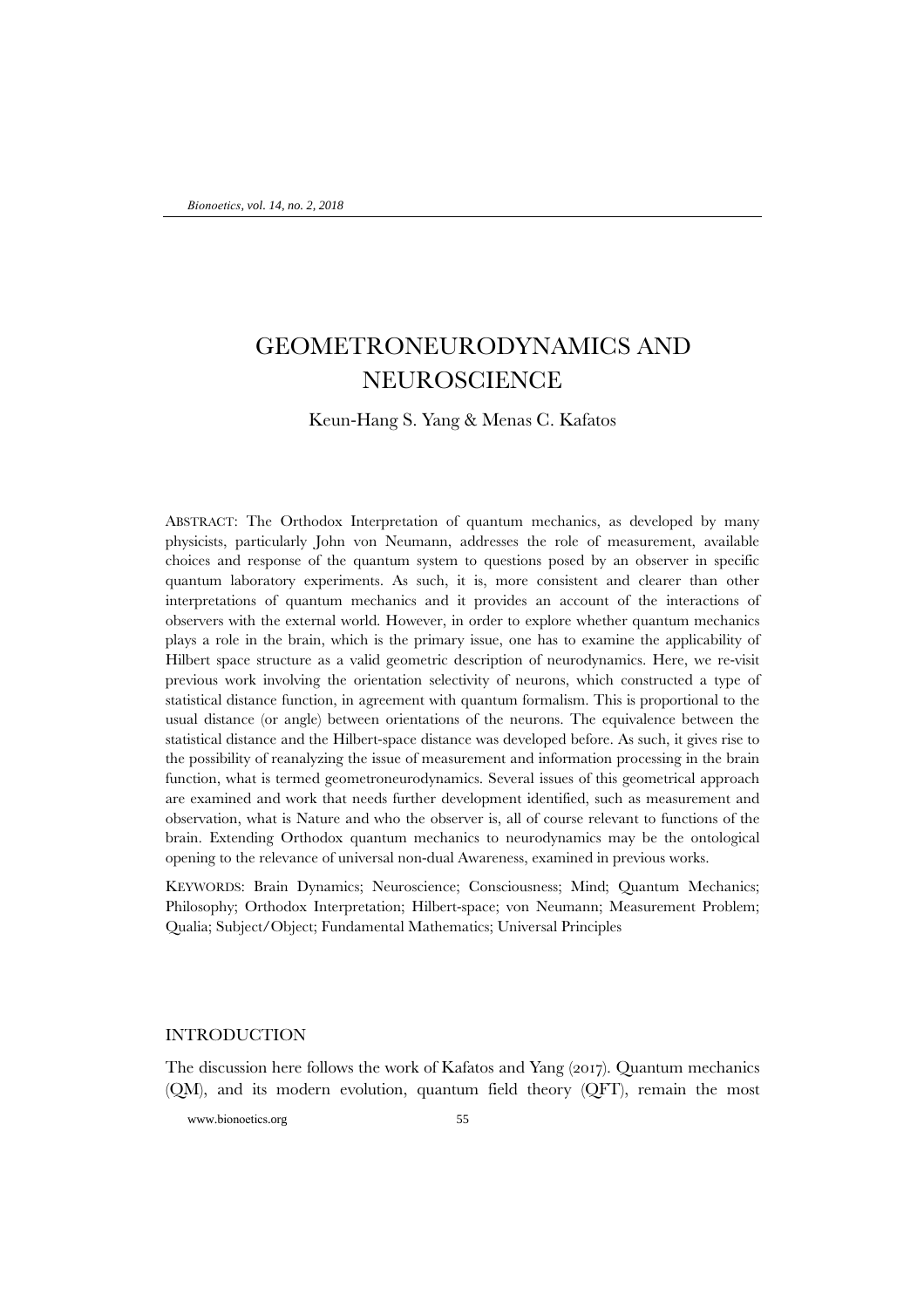successful theories of matter, accounting for both the microcosm and the macrocosm (in addition to General Relativity for the latter). QM has many profound implications for the role of the mind, free choice, measurement and the role of observation. It also opens the door to the entire issue of the nature of consciousness. The nature of the mind, its origin, whether there is fundamental consciousness or Awareness which exists beyond the mind and the brain, these are vexing issues for science, including physics, neuroscience, brain science, and biology as well. In addition, the problem of subjective experience, what are *qualia*, is not accounted by current science and it may even be beyond physical processes. We have the peculiar issue that QM, relevant to physics and biochemistry, is not considered to be important in the brain, other than cellular biochemistry.

QM opened the door to the view that the mind plays a fundamental role in the nature of reality (cf. Kafatos and Nadeau, 2000). The quantum measurement problem (cf. von Neumann, 1955) and the role of the observer (cf. Kafatos, 2015) remain challenges for both theory and different interpretations of quantum experiments.

Observational choices in the laboratory are related to the context of what is to be observed, measured, and concluded. Wheeler (1981) famous statement, "no phenomenon is a phenomenon until it is an observed phenomenon", forms the foundation of the participatory quantum universe. We can state that the observer's choices play a fundamental role in the "external" reality (whatever that means) that one observes, that theory cannot be separated from observations, and that the observer is an integral part of the processes involved in what to be observed and understood theoretically. As Kafatos and Yang (2017) emphasized, what used to be in the domain of philosophy and metaphysics (cf. Kant, 1996), involving questions such as the origin of the mind, the nature of consciousness, and how consciousness arises, can now be approached by science or to be more precise, through a discussion between science and philosophy.

In Immanuel Kant's philosophy (cf. Kafatos and Yang, 2017; Kafatos, 2015) experience is taken as fundamental. In Kant's view, "one never has *direct* experience of things, the so-called *noumenal* world; what we do experience is the *phenomenal* world as conveyed by our senses." (Kafatos and Yang 2017). Kant's philosophy which is tied to experience, supports the idea that qualia, the attributes of experience, play a fundamental role in our views of reality. This idealist view of the world is also a central feature of the philosophy of Georg Wilhelm Friedrich Hegel (cf. Redding, 2014). Hegel's philosophy connects to modern complementarity, one of the three universal principles discussed in Kafatos (2015).

Finally, the emergence QM had a profound influence in the philosophy of Alfred North Whitehead (1925, 1978). His ideas mesh well with the foundations of quantum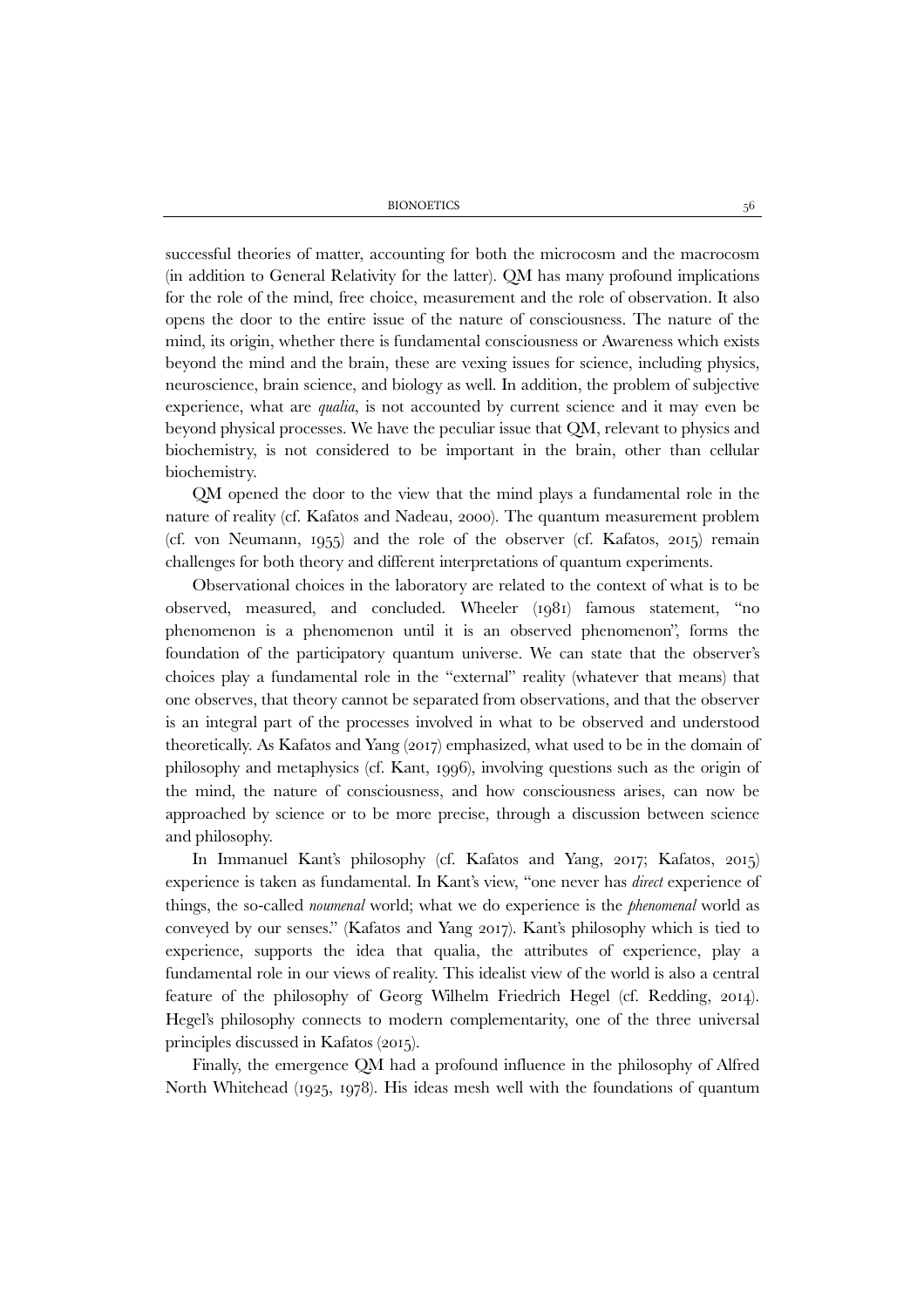mechanics, with the view that reality consists of events rather than matter, and that "events cannot be defined apart from their relations to other events". This rejects the belief that reality is fundamentally constructed by "particles" of matter, existing independently of each another. The connection of Whitehead to QM has been pointed on numerous occasions by Henry P. Stapp (2007, 2009, 2017).

### ORTHODOX QUANTUM MECHANICS

In *Quantum Theory and Free Will: How Mental Intentions Translate Into Bodily Actions* is Stapp (2017) develops the thesis of the connection between the physical and mental worlds. He makes the case that not is QM not just a most successful theory of the microcosm but perhaps more important, it connects Reality to ourselves in a most fundamental way. Specifically, it gives meaning to observational choices to explore physical interactions of quantum systems, it puts these choices and the free will that they presuppose into the very fabric of scientific inquiry. In a sense it provides a framework connecting all levels of experience. These points were brought out in the early versions of twentieth century QM (cf. Kafatos and Nadeau, 2000), what we now know and accept by the term Orthodox Interpretation of QM. The specific interpretation of QM, and there are several such interpretations, developed from the original Bohr's (1934, 1958) Copenhagen Interpretation (CI) primarily through the work of Werner Heisenberg and John von Neumann. The Orthodox Interpretation developed into a world view that brings in the role of observation, measurement and free choices, to just mention some of the most important aspects of the quantum world, as important as specific predictions of dynamics and evolution of quantum systems. These predictions are so accurate and wide ranging, that physicists even today, more than a century after the beginning of the quantum revolution, focus on the scientific results and often bypass or ignore the profound implications of the quantum paradigm.

The Orthodox version which enhanced CI and replaced it (cf. Tomonaga, 1946: Schwinger, 1951), addresses the role of measurement, choices and the response of the quantum system. It is, more clear and comprehensive than other quantum views on the interactions of observers with the external world. As eloquently shown in numerous publications, the Orthodox Interpretation does a lot more than just account for physical interactions in the atomic world, which was the aim of the original QM in the early part of the twentieth century.

The Newtonian view that the universe operates like an intricate mechanical clock, presupposes that an atom has at each instant of time, a well-defined location in 3D space. Kafatos and Nadeau (2000) showed that the one-to-one correspondence between physical aspects, assumed to be "real" and theory describing such physical aspects, is an ontological assumption. In the Newtonian view, physical properties are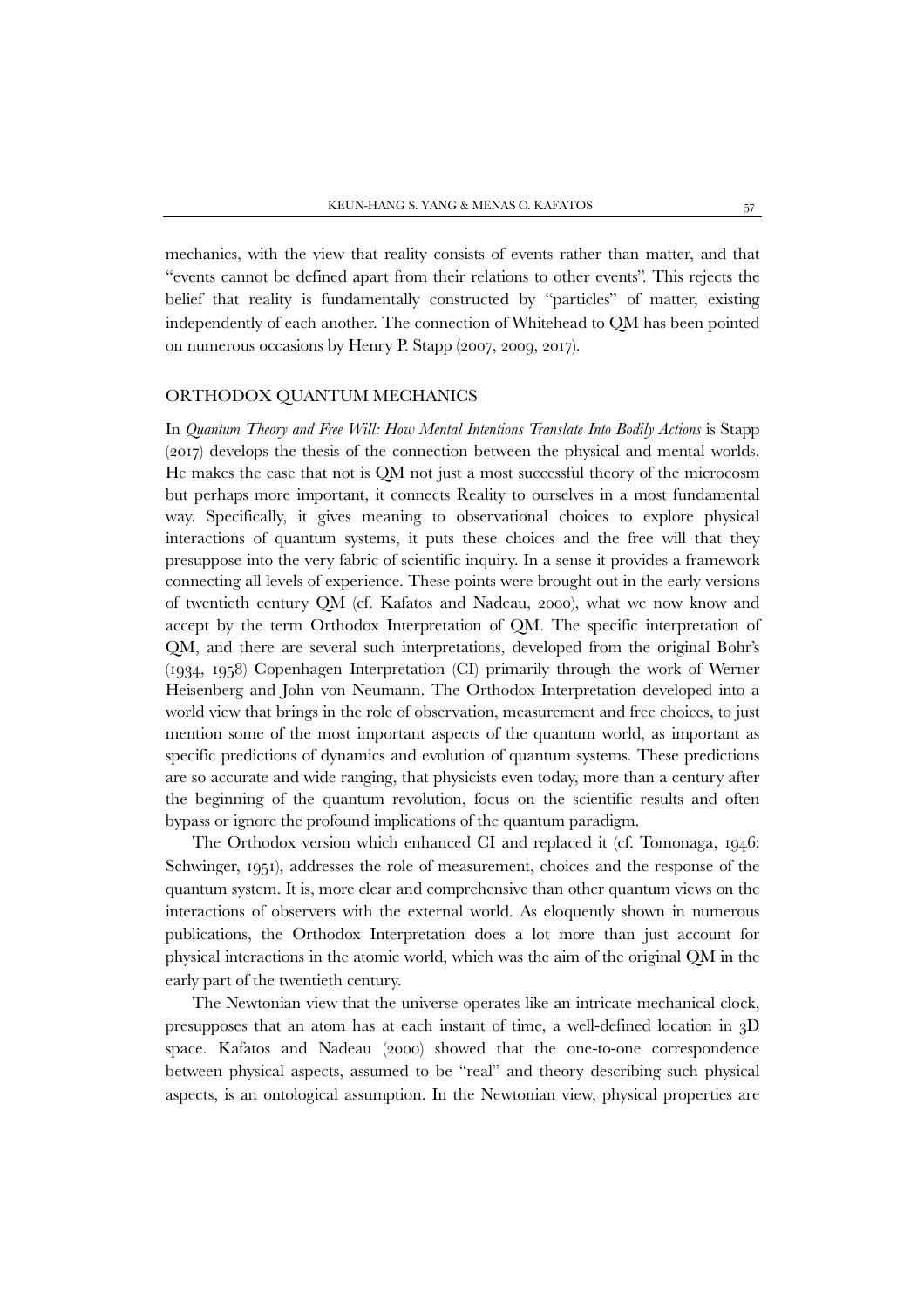completely determined by prior physical properties, and there is no input or role from our conscious thoughts. Werner Heisenberg emphasized that in the Newtonian universe "*mental"* realities are completely determined by the *physically described* properties of the associated brains and nervous systems (Stapp, 2017).

In the Orthodox view, QM is be based on properties that we can choose to measure—this is where "free choices, not determined by "physical" laws alone, enter the picture. The mental aspects of psycho-physical observers are paramount, and the classical view seems unnatural (Stapp, 2017). Heisenberg, on the other hand, held the view that "potentialities" for certain experiences are occurring. As such, QM opened the door for observers to actively participate in the universe, rather than being passive observers at best and separated from it, as classical physics assumed.

As Orthodox QM assigns primacy to mental choices, one has to look for connections between the dynamics of cognition (brain dynamics) and the dynamics of the physical system being observed. This is not a trivial task and most physicists as well as scientists dealing with neural processes and the structure of the brain, shy away from it. It is undeniable that modern neuroscience has made great strides in our understanding and treatment of neuronal disorders and syndromes, psychophysical conditions, in looking for connections to well-being, mental health, in assisting psychotherapy and by extension striving to reach an understanding the entire human being, which crucially depends on a well-functioning brain. However, it has achieved precious little in our understanding how subjective experience, decision making, and free will arise, which are central to the Orthodox QM and how they all relate to the physical brain and our entire psychophysical existence.

To begin to address these complex issues, we look at neuroscience as the modern version of the science of physical processes in the brain. What is in order is to briefly study the structure of the brain and look at issues of free will memory, which must play a role in observational choices.

## BRAIN DYNAMICS AND NEUROSCIENCE

The brain spans more than nine orders of magnitude in spatial extent and corresponding timescales related from the sizes of neurons, to atomic scales. Starting at the top of spatial scales, we have the structure of the *Triune Brain*. Neurologist Paul D. MacLean (1985,1985b) formulated the corresponding model, according to which the skull holds not one brain, but three actual components. These components (cf. Kafatos and Yang 2017) each represent a distinct evolutionary stratum, namely: Primitive Brain (Reptilian Complex), The Limbic System (Old Mammalian Complex, or Paleomammalian), and The Neocortex (New Mammalian Complex, or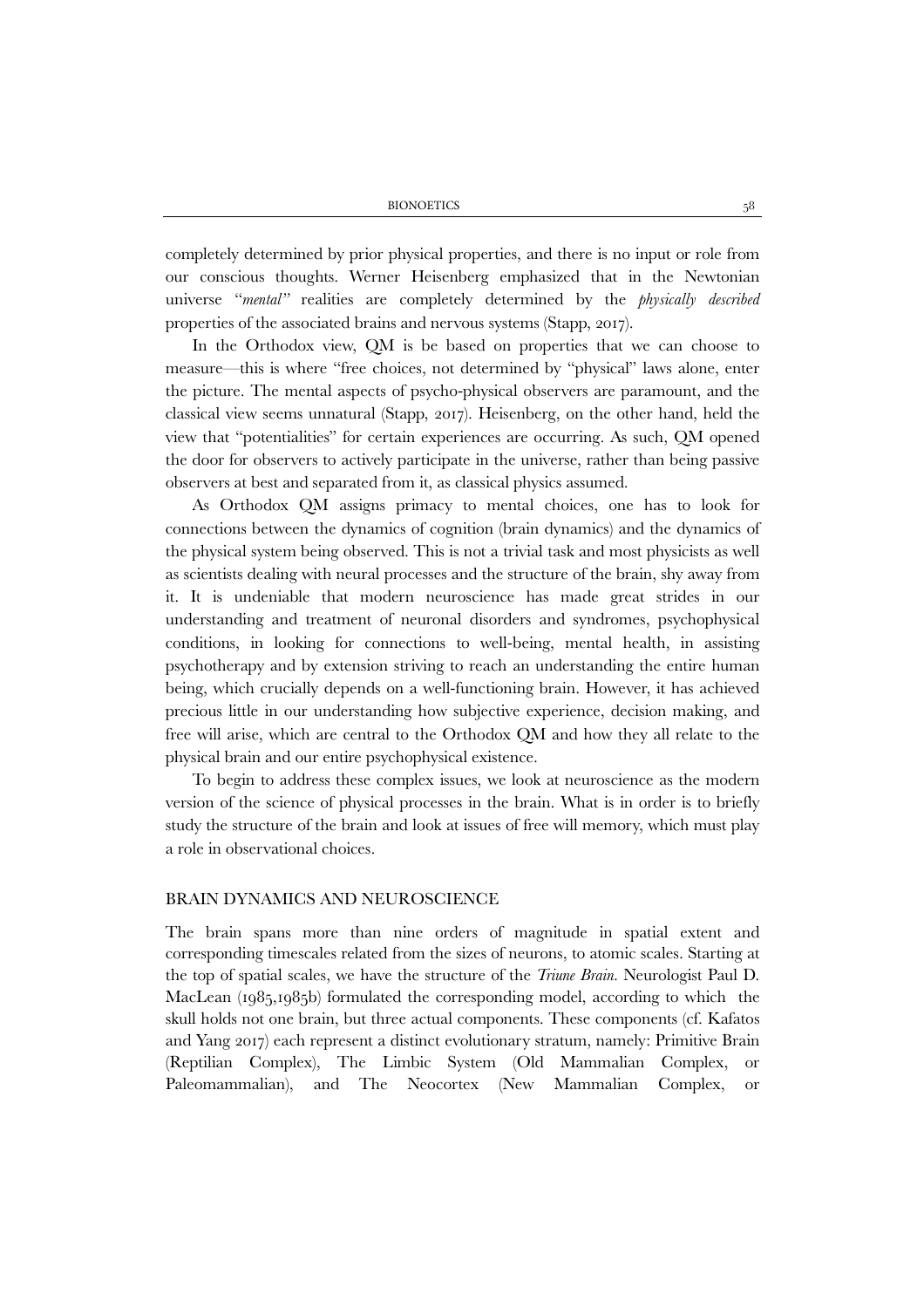Neomammalian). The division of the brain into three large components is of course a highly simplified conception and may not tell us much in terms of actual brain processes, beyond how perhaps the brain evolved. However, functionally the connectivity between all three components is at least as important or more important, if we are to understand in general terms the dynamics of the brain.

The connection to QM may begin with functionality. Distributed functionality is natural in the quantum paradigm, although the specifics are of course a different story. It is true in a sense that the Triune Brain model is a highly simplified explanation of brain activity and organization. It, however, formed a very influential paradigm, and forced a rethink of how the brain functions, and as such it cannot be ignored in brain dynamics.

The three large brain components (Kafatos and Yang, 2017) have the following characteristics (cf. the Neuropsychotherapist, NPT):

The *Primitive Brain (Reptilian Complex)*, is responsible for the most basic survival functions and overall parameters, such as breathing, heart rate, body temperature, etc., as well as providing a sense of orientation in space. The functions of this part of the brain take precedence over other brain areas and functions.

The *Limbic System (Old Mammalian Complex, Paleomammalian)*, often referred to as the "emotional brain", is the reactive part of the human brain responsible for "fight or flight" responses to present danger. In fact, the hippocampus, the amygdala and the hypothalamus form a very fast subconscious evaluation and response system designed for safety. "The amygdala makes very fast, albeit not always accurate, evaluations and has a fast track from the thalamus (incoming information) through to the hypothalamus that can initiate a stress response to forestall impending doom. The hippocampus plays an equally important role by encoding events in time and space and consolidating them from short-term to long-term memory" (cf. Kafatos and Yang, 2017).

The *Neocortex (New Mammalian Complex, Neomammalian)*, is responsible for all higherorder conscious activity such as language, abstract thought, imagination, and creativity, it is in other words, the advanced intelligence brain. It houses much of a person's memory, all of the automatic memories essential to talking, writing, walking, playing music, and many others. The prefrontal cortex is much slower in responding to incoming information than the limbic system, but is much more sophisticated in its processing as clearly needed in higher functionality. It is such "slow" thinking which is the hallmark of our human intelligence. On the other hand, such higher functionalities and their locus, the prefrontal cortex, can be "hijacked" by the limbic system in the event of a perceived threat (Kafatos and Yang, 2017). Our prefrontal can "go offline" as blood flow is directed to the deeper limbic system, the first priority of the responder to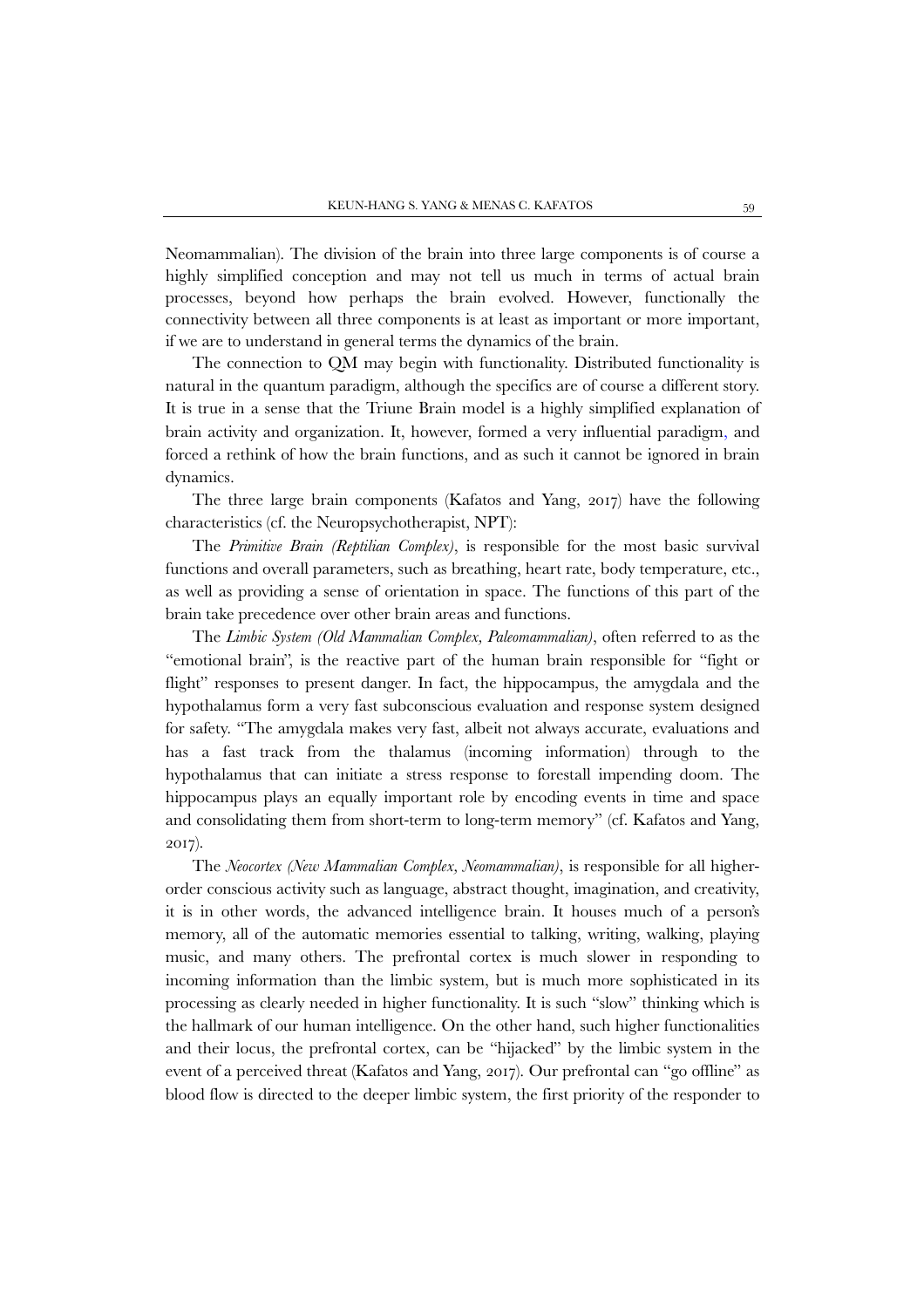keep us safe.

Memory is distributed across the entire brain, depending on the functions, such as motor memory, higher order memory, etc. For example, the limbic system keeps memory of time and space as well as emotions, i.e. it is responsible for many *qualia* (see below) of experience.

Regarding the specifics of memory and decision making, neuroscience presents a great opportunity to go beyond the most basic brain dynamics and link up to small scale processes, the hallmark of QM. There are several specific works which have examined "where" memory might be associated in the brain (cf. Memory reference). Researchers and psychologists linked to Karl Lashley's work (Dewsbury, 2002), have studied where memory is associated. They have been searching for locating the *engram*, a hypothetical permanent change in the brain accounting for the existence of memory, a memory trace, in other words the physical trace of memory. Lashley did not locate the engram, but did suggest that memories are distributed throughout the entire brain rather than stored in one specific area and as such his contribution is important for historical reasons and to develop a proper neuroscience approach to memory.

Three brain areas (namely the cerebellum, the hippocampus, and the amygdala) play significant roles in the processing and storage of different types of memories, with the following emphasis in encoding: Cerebellum: procedural memories. Hippocampus: new memories. Amygdala: what memories to store and where to store them, based on the strength of the emotional response to specific events. It is believed that strong emotional experiences often trigger a release of neurotransmitters and hormones, which strengthen the corresponding memory although autobiographical memory is not always accurate.

St Onge et al. (2012) discussed "where" decision-making takes place or more correctly how it is associated with the brain. In risk-based decision making, separate prefrontal-subcortical components mediate such decision making. Different biases enter the picture involving more certain or riskier options. Here choices (which would relate to what we can call "free will") are made.

What does neuroscience say about free will? Briefly, as this is truly a vast subject, MacLean's model of the brain provides valuable insight for understanding the biological roots of human social behavior and communication. However, it is not clear if it provided connections between the natural and the social sciences, which would seem necessary. Orthodox QM, on the other and, naturally addresses the entire issue of free will (Stapp, 2017). We know that emotions, memory, which is affected by emotions, neuronal conditions, all affect choices and free will. How "free" is our will depends on what type of decisions we face, the context of such decisions and patterns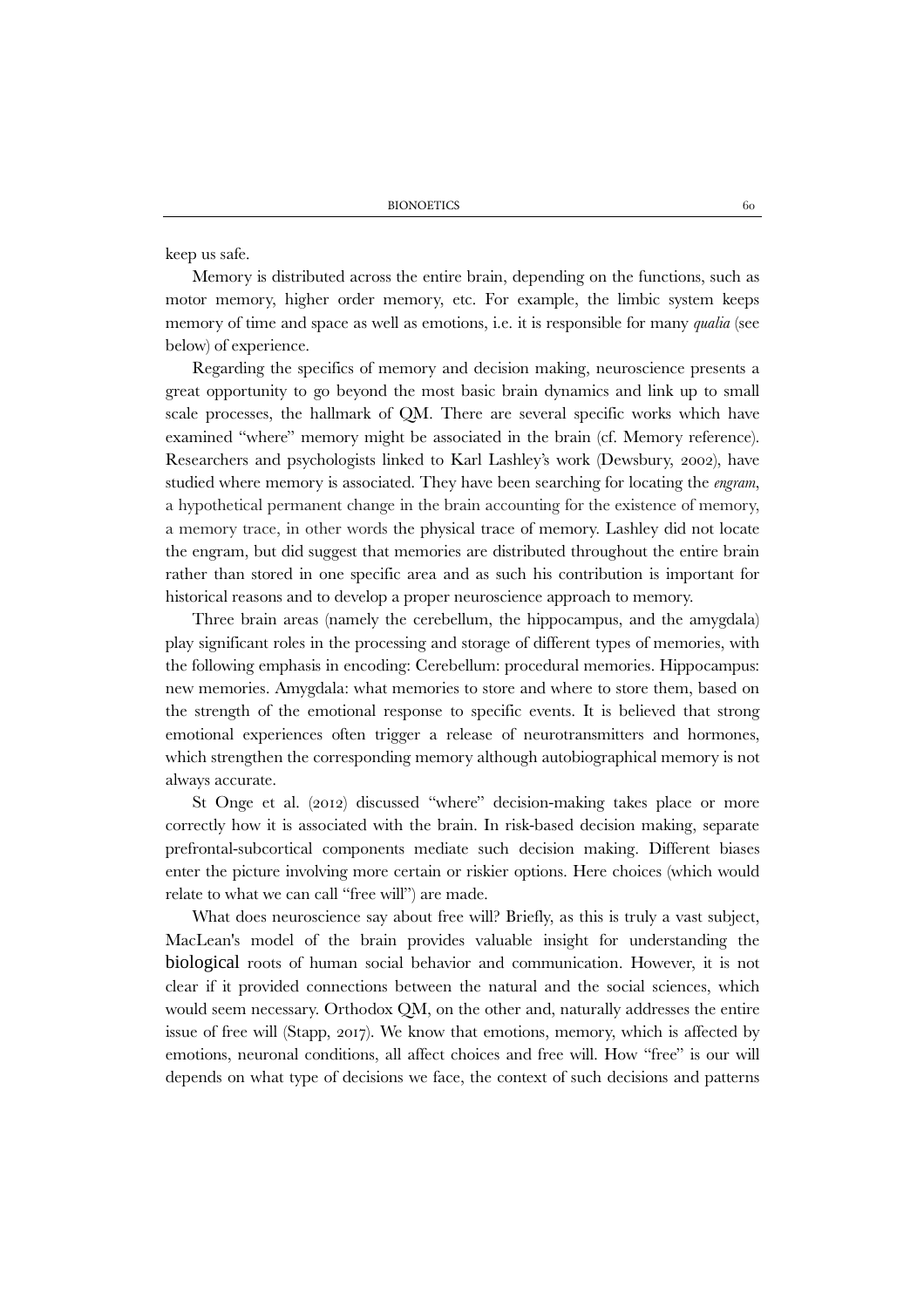that exist in the psychophysical human beings. The connection to Orthodox QM is in the beginning stages.

### GEOMETRONEURODYNAMICS

The following three sections are discussed in greater detailed in Roy and Kafatos (2003). Here we summarize the main findings.

Progress in brain research indicates (Roy and Kafatos, 1999, 2003, 2004) that to apply the wave function formalism used in quantum mechanics, it is necessary to consider relevant Hilbert space structure. One then needs to consider first the geometric structure over the cortical surfaces of brain from the anatomical point of view (Roy and Kafatos 2004), and then its relation to Hilbert-space structure. As Roy and Kafatos (2003) emphasized, no systematic attempt had been made to construct the geometric structure, starting from the neuronal characteristics over the cortical surface of brain and its connection to Hilbert space. The effort to accomplish this is what is meant by *Geometroneurodynamics*.

Amari (2001) studied the geometrical structure of the neuromanifold, involving the multilayer perceptrons (algorithms for supervised learning of binary classifiers, as functions that decide whether an input belongs to one class or another, a type of linear classifier), using an information theoretic approach. In Amari's (2001) approach, a family of neural networks constitutes of neuromanifold with different probability distributions. Using a Baysian approach, Amari (2001) constructed a Reimannian metric tensor and applied this concept to the behavior of learning as well as statistical inferences over the neuromanifold. Roy and Kafatos (2003) examined different works and pointed out the difficulty to define a smooth metric tensor globally, over all the cortical surfaces of the brain, due, among others, to the existence of nonlinearities in many if not all cortical surfaces.

Geometroneurodynamics as Roy and Kafatos (2003) pointed out, aims to study the possibility of assigning non-linear geometrical structure over the cortical areas of the brain. To accomplish this, they approached the problem by considering neurodynamics from the physiological point of view and then by attempting to construct the corresponding Hilbert structure for the cortical surface of brain. The appropriate wave function for the neurons in the brain can be defined in Hilbert space as a geometric description of different cortical areas of the brain. The main fact lying behind the idea is that cells in different parts of brain, for example, the visual cortex exhibit orientation selectivity (cf. Hubel 1995). The orientation selectivity of the cells is similar to polarizing filters producing beams of polarized photons in physics laboratory experiments, including non-locality experiments (Kafatos and Nadeau, 2000).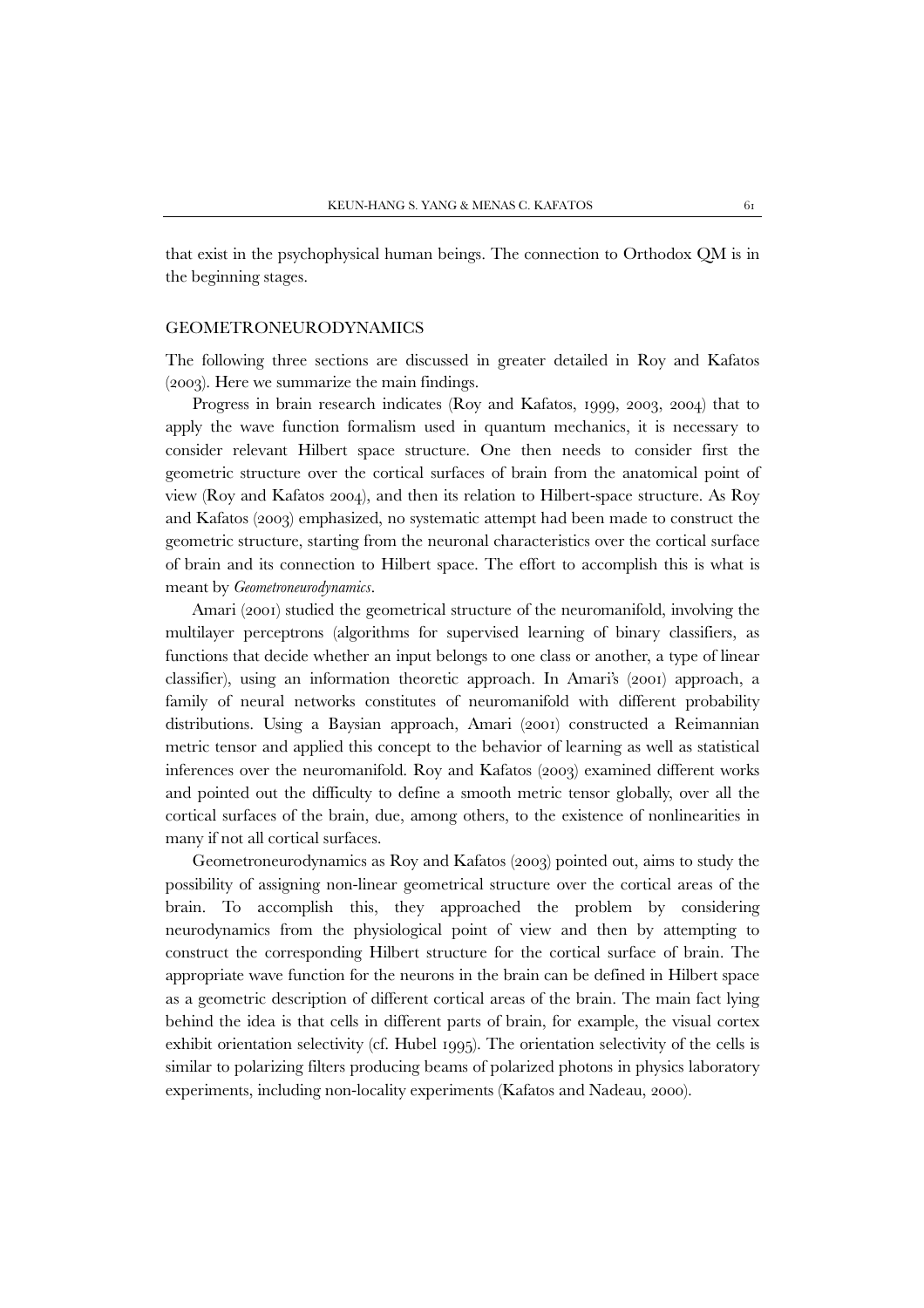Roy and Kafatos (2003) examine the notion of statistical distance as related to distinguishability of different oriented states of the cells in the cortical areas. They of course emphasized that they were not attempting to explain the issue of consciousness as such. Rather, the aim was to develop a possible theoretical framework within quantum mechanics to provide understanding of certain brain processes, which for sure do not appear to fit the classical paradigm. In the following sections, following Roy and Kafatos (2003, 2004), the orientation selectivity of neurons as well as the relation between statistical distance and Hilbert space are examined, including the spontaneous activity of neurons.

# NEURONS, STATISTICAL DISTANCE, MEASUREMENT AND BRAIN **FUNCTION**

In addressing the issue of orientation selectivity of neurons, it becomes useful to address the concept of statistical distance. The reason is that there is a very large variety, as well as a large number of neurons, in the brain. Collective effects can only be accounted for in terms of statistical considerations (Roy and Kafatos, 2003, 2004). Experimental evidence points to more than 100 different types of neurons in the brain, although the exact number is not fully known. In neuroscience, it is found that no two neurons are identical, and it becomes very difficult to say whether any particular difference represents more a difference between individuals or a difference between different classes.

Neurons are often organized in clusters containing the same type of cell. The brain contains thousands of cluster cell structures which may take the form of irregular clusters or of layered plates. One such example is the cerebral cortex, forming a plate of cells with a thickness of a few millimeters. In the visual cortex itself (Hubel,1995), certain clear, unambiguous patterns are found in the arrangement of cells with particular responses.

The geometroneurodynamics approach can apply to non-visual neurons, however the applicability to neurons in the visual cortex is more natural as the visual cortex is smoother preventing nonlinear effects. As the measurement electrode is moving at right angles to the surface through the grey brain matter, cells encountered one after the other are found to have the same orientation as their receptive field axis. From a large series of experiments in cats and monkeys, it is found that neurons with similar receptive field axis orientation are located on top of each other, in discrete columns, while we a continuous change of the receptive field axis orientation occurs as one moves into adjacent columns.

In the monkey striate cortex, about 70 to 80% of cells have the property of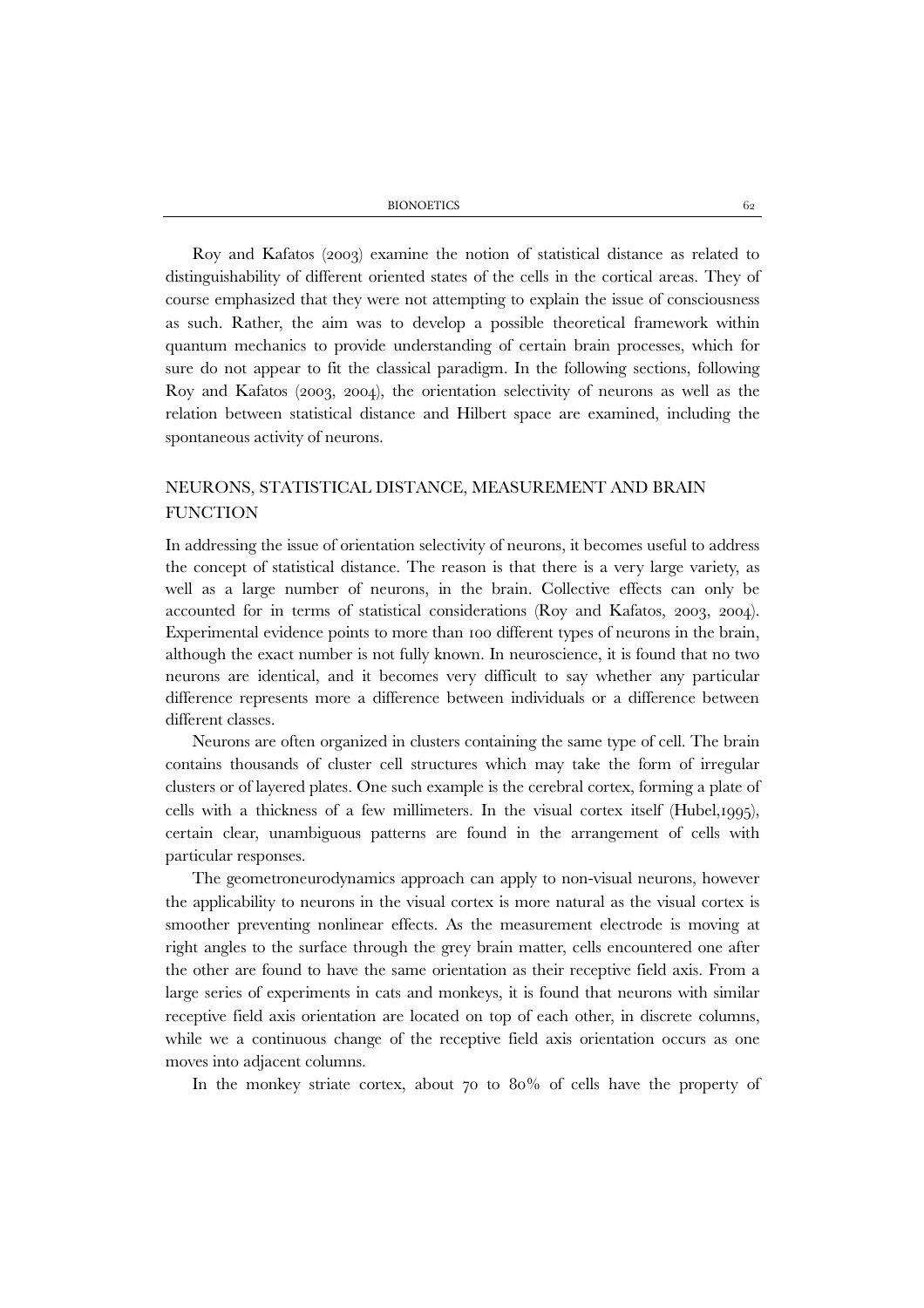orientation specificity. In a cat, all cortical cells seem to be orientation selective, even those with direct genuculate input (Hubel, 1995), while Hubel and co-worker Wiesel found a striking difference among orientation-specific cells, not just in the optimum stimulus orientation or in the position of the receptive field on the retina, but also in the way cells behave.

The first oriented cell recorded by Hubel and Wiesel (Hubel,1995) which responded to the edge of the glass slide, was a complex cell. The complex cells seem to have larger receptive fields than simple cells, although the size varies. Both type of cells do respond to the orientation specificity. There are certain other cells which respond not only to the orientation and to the direction of movement of the stimulus but also to the particular features such as length, width, angles etc.

Pribram (1981) discussed the question whether single neurons serve as feature or channel detectors. Pribram and his collaborators (1981,1991) made various attempts to classify "cells" in the visual cortex. This as Roy and Kafatos (2003) pointed out proved to be impossible because each cortical cell responded to several features of the input, such as, orientation, velocity, and the spatial and temporal frequency of the drifted gratings. Further, cells and cell groups displayed different conjunctions of selectivities. From these findings and analysis, he concluded that cells are not detectors, and that their receptive field properties could be specified but the cells are multidimensional in their characteristics (Pribram, 1991). Thus, the pattern generated by an ensemble of neurons is required to encode any specific feature.

When dealing with the problem of perception, Freeman and his collaborators (1991) suggested that perception cannot be understood solely by examining properties of individual neurons i.e., by using microscopes as currently is the dominant approach in neuroscience research. Freeman claimed that perception depends on the simultaneous, cooperative activity of millions of neurons spread throughout vast expanses of the cortex. Such global activity can be identified, measured and explained only if one adopts a complementary approach of both a macroscopic view, alongside a microscopic (building up) view.

For a Hilbert space description, one can define the notion of distance between the "filters" as in a non-locality experiment, or the orientation selective neurons in the similar manner i.e., to the statistical distance between two quantum preparations, as introduced by Wootters (1981). The statistical distance is most easily understood in terms of photons and polarizing filters, as is common in many quantum experiments: for example (Roy and Kafatos, 2003), let a beam of photons be prepared by a polarizing filter and analyzed through a nicol prism. Let the angle  $\phi$  in the interval o to  $\pi$  be the angle by which the filter has been rotated around the axis of the beam,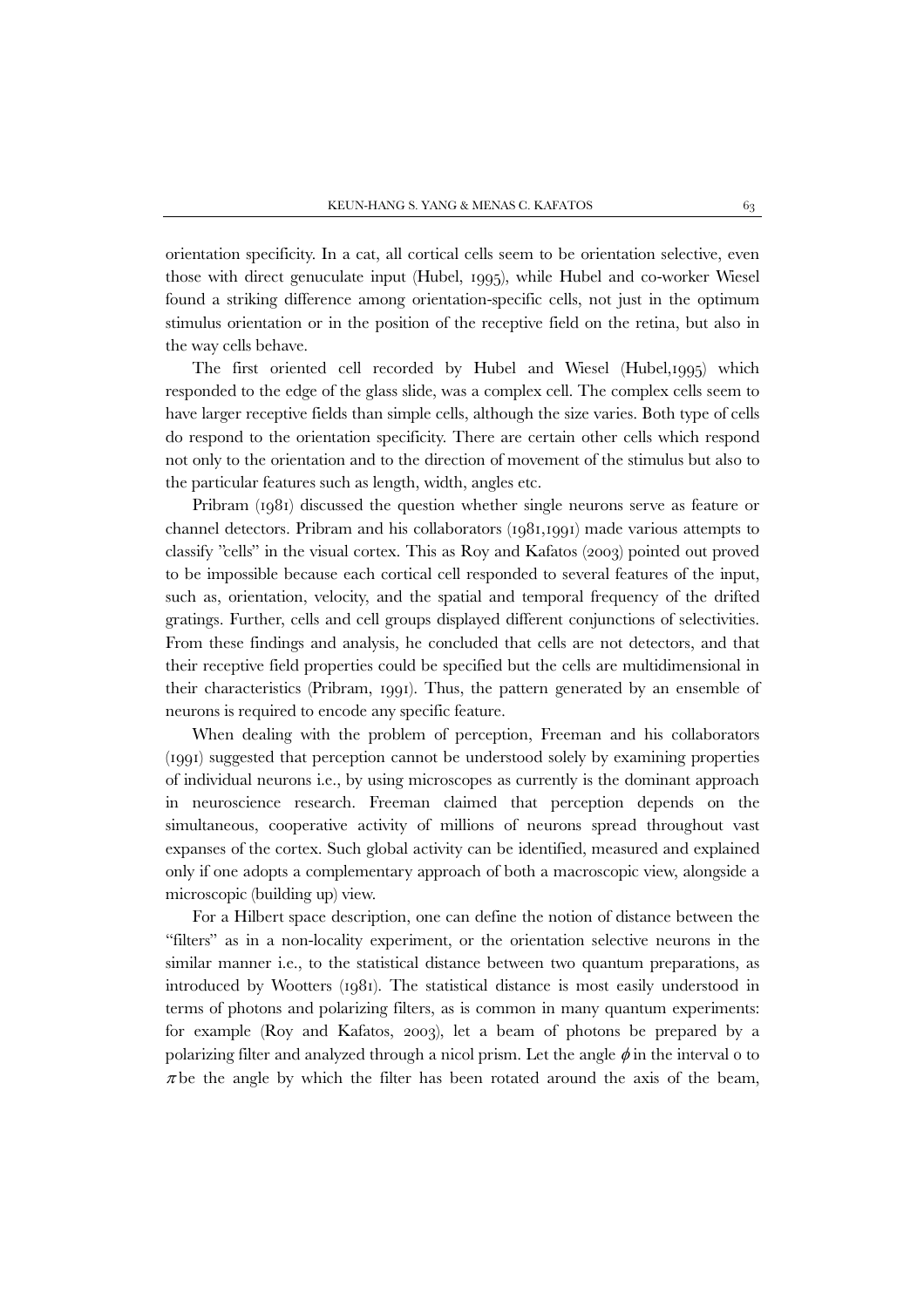starting from a standard position ( $\phi = 0$ ) referring to the filter's preferred axis being vertical. Each photon, when it encounters the nicol prism, has exactly two options: to pass straight through the prism (the "yes" outcome) or to be deflected in a specific direction characterized by the prism (the "no" outcome). If ones assumes that the orientation of the nicol prism is fixed once and for all in such a way that vertically polarized photons always pass straight through, then, by counting how many photons yield each of the two possible outcomes, an experimenter can learn something about the value of  $\phi$  through the usual formula the formula  $p = \cos^2 \phi$ , where p is the probability of "yes" (Wootters 1981), as used in quantum theory.

Roy and Kafatos (2003) then by following this analogy in the case of oriented neurons in the brain, i.e., as if the filters are oriented in different directions like oriented analyzers, proceeded to define the statistical distance. The experimenter's uncertainty in the value of p causes the experimenter to be uncertain as to the actual value of If the uncertainty could be reduced to zero, one would effectively have an infinite number of distinguishable orientations. This is, however, not the case. We direct the interested reader to the full details, including the definition of statistical distance, in Roy and Kafatos (2003). For example, the statistical distance is obtained by counting the number of distinguishable states and they emphasize, this does not have a priori anything to do with the usual notion of distance (or angle) between  $\phi_l$  and  $\phi_2$ which is, of course,  $|\phi_1 - \phi_2|$ . However, it can be shown that after all these two types of distance are the same.

Now, if one demands that the statistical distance be proportional to  $|\phi_1 - \phi_2|$ , the  $cos^2 \phi$  dependence of the probability function necessarily follows and it is possible to define information measure according to the above prescription. This can be reduced to Fisher information measure in a limiting case. An important point follows, with these developments regarding the distance measure, the detailed study of orientation selectivity of neurons might shed new light on the issue of information measure, suitable for the description of activity of brain and information processing (Roy and Kafatos, 2003).

Linking statistical distance and Hilbert Space, it can be shown (Wootters, 1981) that the statistical distance between two preparations, is equal to the angle in Hilbert space between the corresponding rays. The main idea is as follows: Imagine the following experimental set up, where there are two preparing devices, one of which prepares the system in a specific state, say 1, and the other prepares it in 2. The statistical distance between these two states can then be thought as the measure of the number of distinguishable preparations between 1 & 2. However, in treating quantum systems, new features should be observed as opposed to, say, just rolling the dice for a classical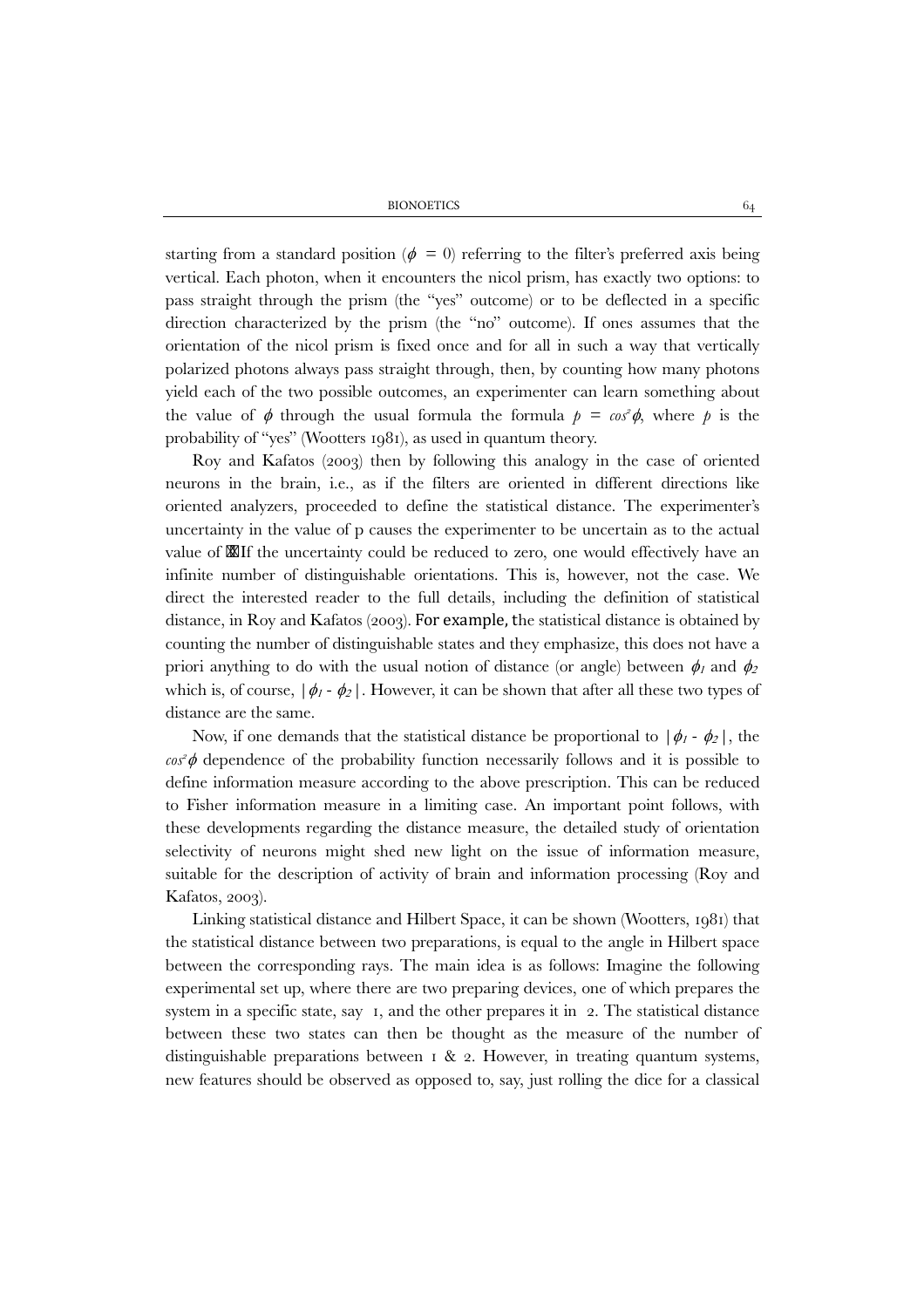system. For dice, there is only one possible experiment to perform i.e., rolling the dice, whereas for the quantum system there are many, i.e., one for each different analyzing device. Furthermore, two preparations may be more easily distinguished with one analyzing device rather than with using another. For example, the vertical and horizontal polarizations of photons can easily be distinguished with an appropriately oriented nicol prism, but cannot be distinguished with a device whose eigenstates are the right and left handed circular polarizations. For this reason, one can speak of the statistical distance between two preparations 1 & 2 to be related to a particular measuring device, which means the statistical distance is device dependent.

Roy and Kafatos (2003) indicated that the statistical distance between two preparations is equal to the angle in Hilbert space between the corresponding rays. This equivalence between the statistical distance and the Hilbert space distance, gives rise to the interesting possibility that statistical fluctuations in the outcome of measurements might be partly responsible for the Hilbert space structure of quantum mechanics. In this way, the statistical fluctuations are as basic as the fact that quantum measurements are probabilistic in their nature, in agreement with Orthodox QM. Nonlinearity is neglected in Roy and Kafatos (2003), as they have adopted a statistical consideration which averages out nonlinearities. They considered the distance between the different clusters of neurons or between the ensemble of neurons only.

It is clear that the statistical distance can be related to the angular distance in Hilbert space by applying the concept of measurement in quantum mechanics, an important hallmark of the Orthodox view. Roy and Kafatos (2003, 2004 emphasize:

One needs to address the issue of measurement in the context of brain function, to consider the Hilbert space structure needed for any kind of quantum formalism. This in turn is closely related to the information processing in brain function. The information generated by integrated neural processes and its measurement remains one of the central issues of brain dynamics and needs to be developed fully. Note that the measure of information, essentially depends on the basis of statistical foundation of information theory. One of the intriguing question arises is how far the statistical aspects of information theory can help one to assign a measure to differentiate the informative character of the neural processes without any reference to an external observer. The issue of external observer is debated in various branches of science and philosophy over the last century, since the birth of quantum mechanics. In the standard approach, one generally assigns a number to measure the information and probability of states of the system that are distinguishable from the point of view of an external observer. But the brain not only processes the information but also interprets the pattern of activities (Pribram 1991). Therefore, one must avoid the concept of privileged viewpoint of an external observer to understand the information processing in the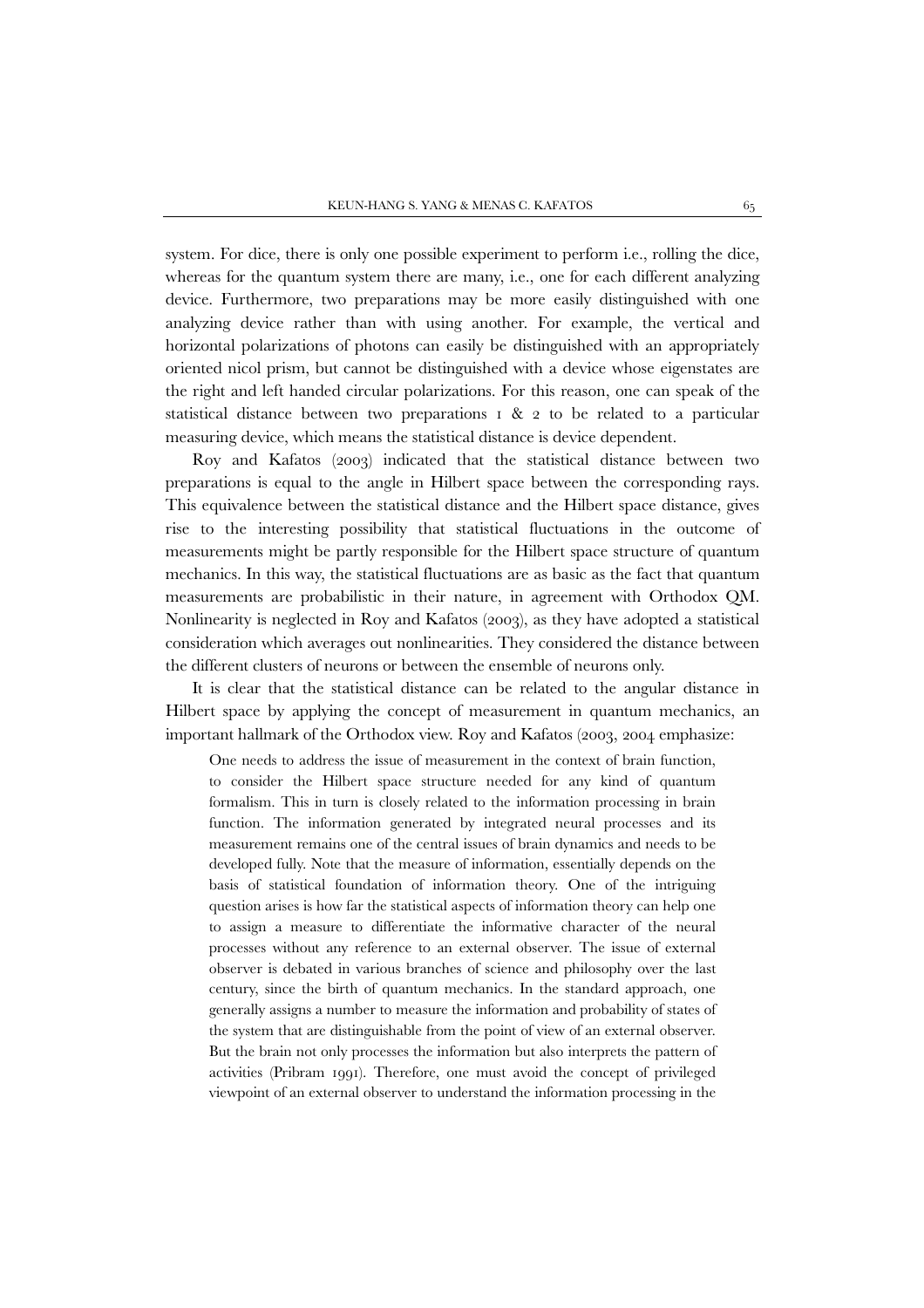neural processes of the brain.

On relatively long-range scales, the  $\cos^2 \phi$  law follows from the requirement that the statistical distance in case of neurodynamics is proportional to the usual distance (or angle) between orientations of a set of filters or a set of neurons. It may be possible that in case of neurodynamics, the statistical distance is equivalent to the Hilbert Space distance. Then one can apply the formalism of Hilbert Space structure over the cortical areas of the brain. Once this kind of Hilbert Space structure is accomplished over the cortical areas of the brain, it will then be plausible to define quantum processes to be valid underlying the neuronal dynamics.

### IMPLICATIONS OF GEOMETRONEURODYNAMICS

It is evident from the above analysis of Roy and Kafatos (2003, 2004) that the law of probability related to the statistical distance is similar to the channel representation as considered by Granlund (1999). Some aspects of an object are sufficiently familiar in order to begin the process of recognition even for arbitrary orientations. This may be the reason why one is interested in the simultaneous appearance of similarity and difference in the properties of objects. A representation of similarity requires a metric or characteristic distance measure between items to be defined. Granlund (1999) defined one type of such distance which is related to channel representation.

In biological vision one can think of several examples for the properties like edge, line or orientation detectors. If we consider the channel output as derived from a band pass filter, we can establish a measure of distance or similarity in terms of the properties of the filter. For this channel representation, Granlund (1999) considered the measure for the output of the channel as  $\cos^2 \phi$  where  $\phi$  denotes the orientation of the filter. Debates about the applicability of the wave function formalism in quantum mechanics as well as the relevance of quantum coherence for the information processing in the brain in various regions like visual cortex, auditory regions, olfactory bulbs etc. are continuing.

Roy and Kafatos (2003) showed that Wootter's measure of information (and distance) is related to Fisher information measure, considered as the mother of all information measure, including Shannon's measure. Their approach regarding information processing in brain should be reanalyzed using the concept of statistical distance function. Many arguments and successful counter arguments (cf. Hagan, Hameroff, and Tuszynski, 2002), have been raised about the applicability of QM to brain dynamics or the application of quantum mechanical concepts. It is generally argued that the brain is warm and wet. The prevailing opinion seemed to be that the large warm systems in brain dynamics will rapidly lose quantum coherence and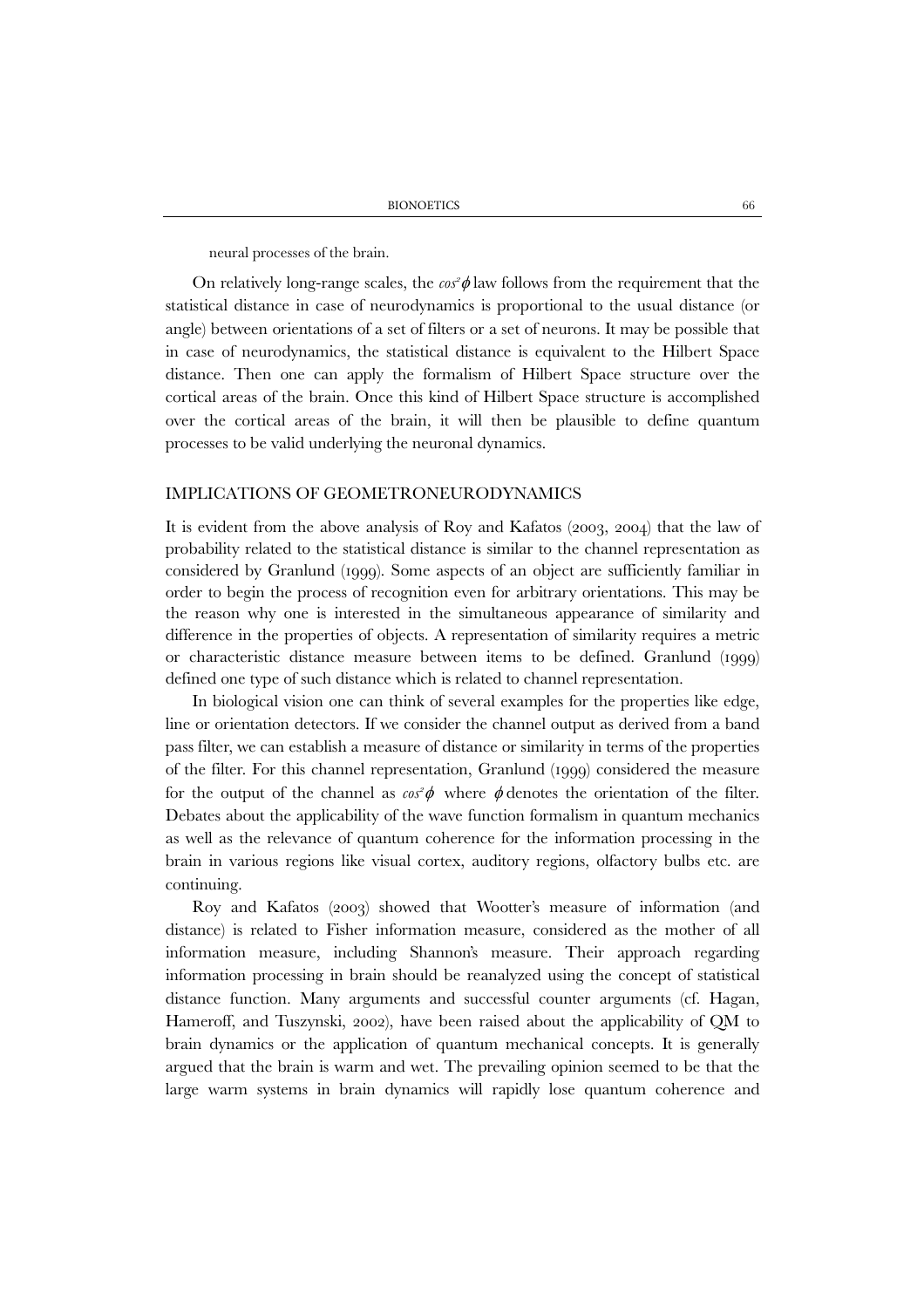classical properties will emerge out as a result. This rapid loss of coherence (decoherence problem) would naturally be expected to block any crucial role of quantum theory in explaining the interaction between our conscious experiences and the physical activities of our brain. However, in the Orthodox QM quantum theory of mind (cf. Stapp, 2000a), based on the relativistic version of von Neumann's quantum theory, as we have been referring to, the Orthodox view, the efficacy of mental effort is not affected by decoherence problem. As discussed in several works, in Orthodox QM, briefly, two separate processes occur (cf. Stapp, 2000a):

There are the unconscious mechanical brain processes governed by the Schrödinger equation which involves processing units that are represented by complex patterns of neural activity (or more generally, of brain activity) and, subunits within these units that allow "association" i.e., each unit tends to be activated by the activation of several of its subunits. The mechanical brain evolves by the dynamical interplay of these associative units. Each quasi-classical element of the ensemble that constitutes the brain creates, on the basis of clues, or cues, coming from various sources, a plan for having a possible coherent course of action.

## OPEN ISSUES AND FUTURE DEVELOPMENTS

Orthodox QM has produced a paradigm wherein the mind plays a fundamental, participatory role in understanding and interacting with the universe. It has gone much further than other quantum ontological views. The question remains, can we go beyond the implied dualities? Is the separation between object and subject fundamental? What is the ultimate "stuff" or reality? Where is the "Heisenberg Cut"?

Can we express in a mathematical formalism the fundamental relationships between subjects and objects? If yes, it is important to understand the common framework that may be applicable to all levels of experience, as revealed primarily by the quantum nature of interactions but, by far, not limited to interpretations of QM. The world of experiences reveals three fundamental Laws of Nature applicable everywhere (Kafatos, 2015): *Complementarity, recursion and creative interactivity*. The three Laws *give meaning to the universe,* they are the workings of how Consciousness manifests the universe and apply at all levels, beginning with the fundamental subject – object relationships and the mathematics of Consciousness (Kafatos, 2015; Kafatos and Kato, 2017)*.*

The ontologic framework of Consciousness or fundamental non-dual Awareness is described by Theise and Kafatos (2016):

Q*ualia* (from the Latin term *qualis,* which means "of what kind") are the fundamental components of how non-dual Consciousness projects out the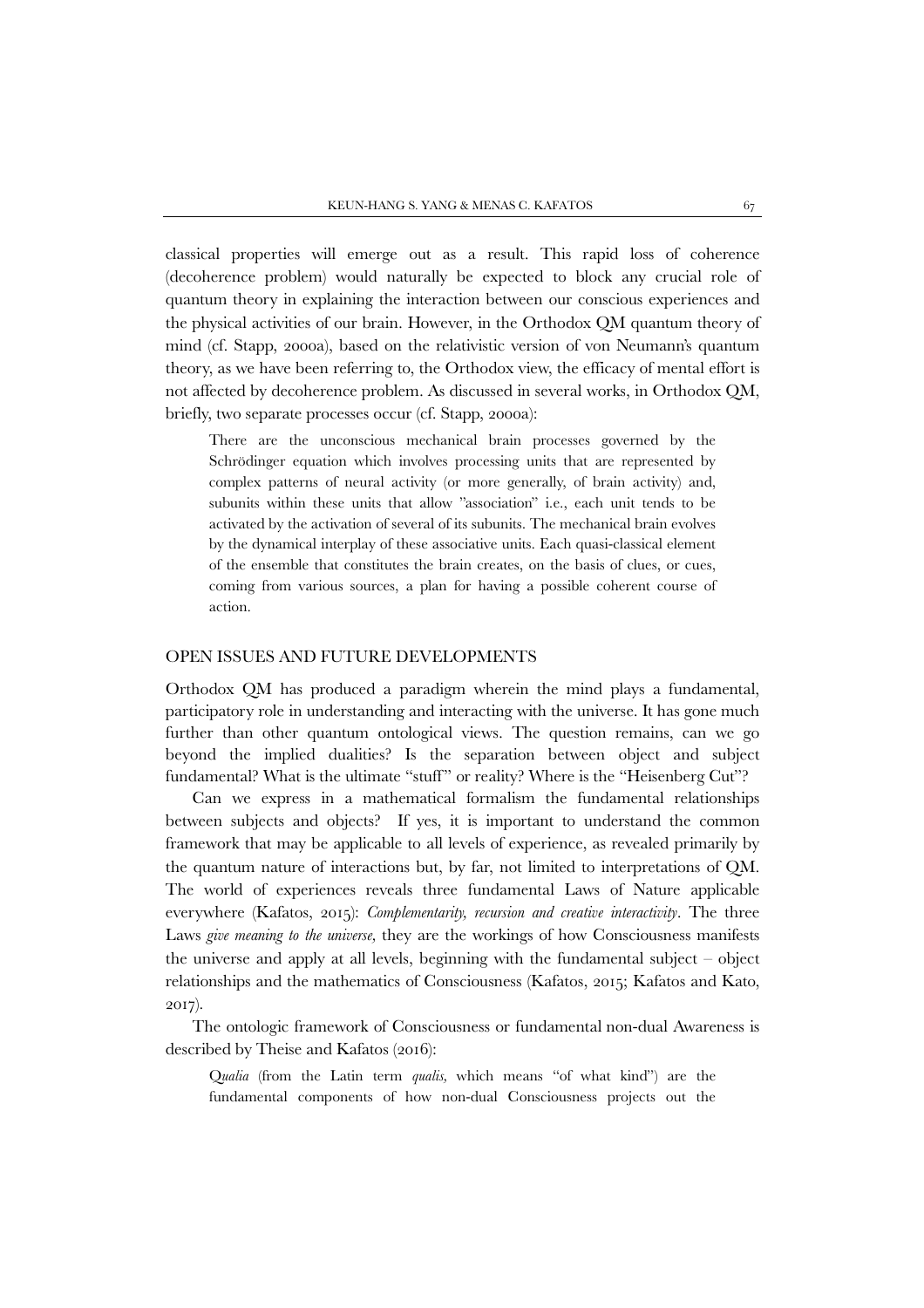universe and are at the heart of an experience-based philosophy of mind (Kafatos, 2015). The so-called "hard problem" (Chalmers, 1995) addresses the difficulty of accounting for experience in terms of physical theories and in itself implies the fundamental role of qualia. Erwin Schrödinger himself held the view that qualia are not material and cannot be accounted by material theories.

# Moreover, Kafatos and Yang (2017) state:

The "hard problem" of consciousness, rather than being a desperate statement, is, instead, a statement that experience cannot involve just the physical and, certainly, not the physical world view of classical physics. It begs a psychophysical approach, a *mental quantum reality.* Experiences or qualia in the world (Kafatos and Kato 2017) are the glue that holds the five senses (vision, audition, somatic sensation, gustation, olfaction) as well many other modalities, together and gives the appearance of an "external" reality. All experiences, whether of the body or the outside world, consist of qualia. Our world only exists because we perceive it and act as conscious agents (Kafatos and Kato, 2017). Thus, all interactions with the universe are experiential and subjective. What we call "objective" in science is that which we can measure within patterns of qualia dictated by mathematical laws. Quantum mechanics is a mathematical model for formalizing and measuring what are nothing other than experiences (cf. Bohr's, 1934 and 1958, view of reality).

There is no possibility of proving anything existing outside of qualia (Kafatos and Kato, 2017). Qualia are distinct and are tied to the experiencing individuals, they are *not* the same. They have *qualitative* differences, not subject to *quantitative* analysis. This is why qualia are associated with the "mental" realm (beyond physical, space and time). In fact, space, time, particles, all objects are nothing other than qualia when they are reified, i.e. possible subjective experiences. Mathematics itself is the most *refined* form of qualia. Even our neuronal system is a product of a possibility in consciousness, which has evolved as a mode for interpreting consciousness from a perspective that makes humans unique (Kafatos and Kato, 2017). The underlying world is pure non-dual Awareness, with no qualities, being the pre-created state, in fact the ever-existing state.

Extending the successful Orthodox framework in our view requires going beyond the object-subject separation. This is at the heart of the issue of subjective experience, as the very idea of experience blurs the "boundary" between the subjective and the objective.

Rather than chasing an outdated world view of fixed boundaries, "hard" particles which are after all manifestations of probable outcomes, does it not make sense to take a *reasonable* or *common sense* approach? Quantum theory opened the door to the mental universe *but* cannot account for the nature of the mind, or consciousness or awareness. Simply put, we cannot "take out" the subjective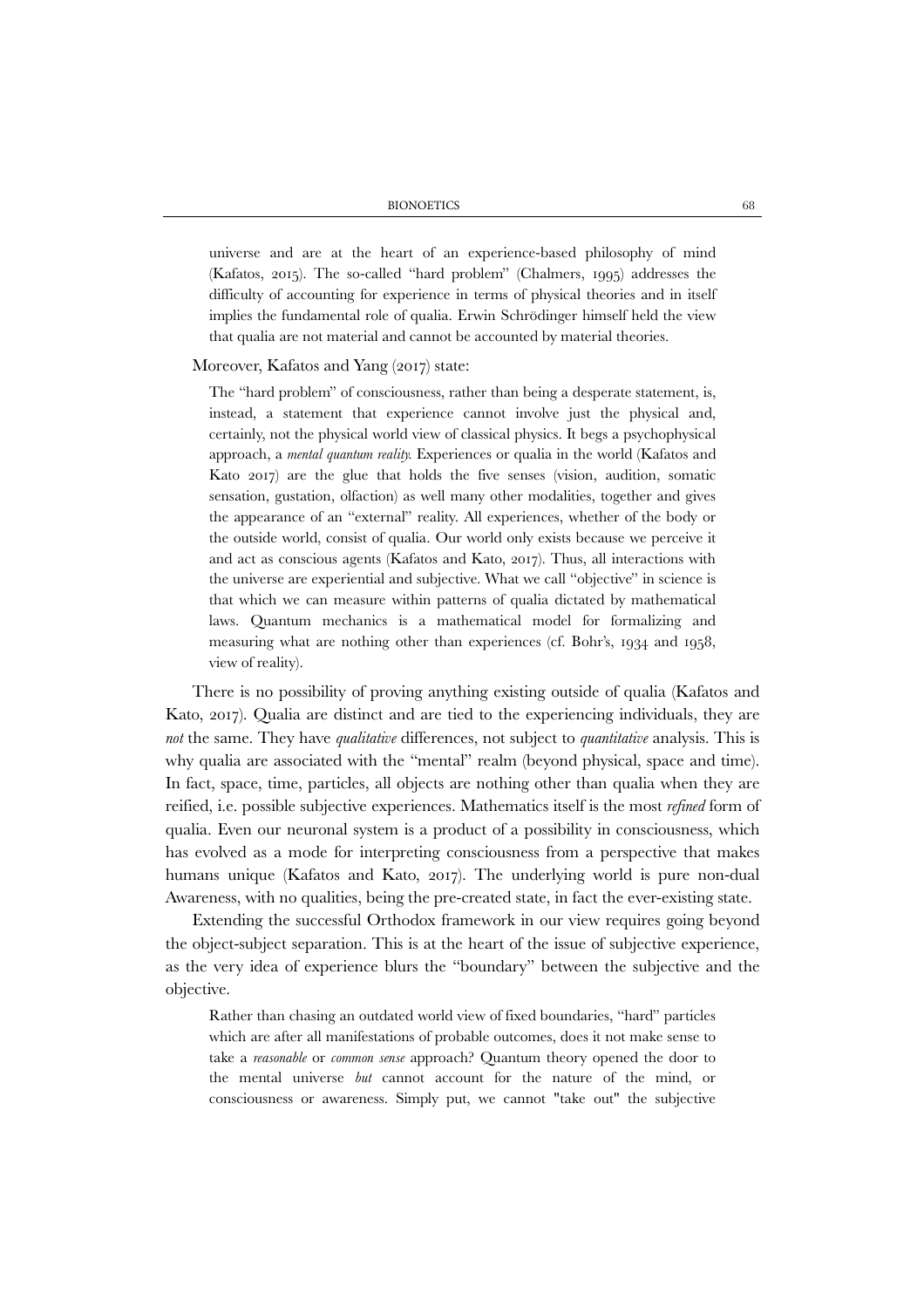experience from the practice of science (Kafatos, and Kato, 2017). In the end, it boils down as to what the ontological assumptions (or axioms) of a system of thought are. Bohr in the CI argued that QM is silent on this. He opted for an epistemological approach instead. As in the Orthodox QM (Stapp, 2017), we argue that ontology is *implied* in QM (Kafatos 2015) and presents with a new vision of reality wherein qualia play a fundamental role (Kafatos and Kato, 2017).

We note that several issues and questions need to be addressed by Orthodox QM as well as by the extended view of non-dual Awareness, beyond the duality that Orthodox QM implies. Is it not after all that a mental view of reality asks for a nondual framework? The subjective aspect of qualia renders dual insistence to be outside the quantum framework itself.

Finally, as Kafatos and Yang (2017) pointed out:

The vexing problem of collapse of wave function is a good starting point and in fact in the Orthodox QM it opens the door to mental view of the quantum universe, that competing versions such as the many-worlds Interpretation and Bohm's ontology do not possess. However, the collapse may be a special case as the work of Narasimhan and Kafatos (2016) who examined the quantum retrocausal experiments implies. In fact, this work points to the important issue of the (mental, in the fundamental Consciousness sense) informational nature of reality and the illusion of a separate observer in space-time. The information "space" can be termed the *plenum-void* and would also account for the existence of a transcendent field of mathematical structures, where the Laws of Nature reside. Nature itself would be the immanent complementary part of the non-dual field of Awareness.

The view proposed here and in previous works (Kafatos, 2011; 2015; Kafatos and Kato, 2017) is that working with physical theories alone will not lead to a unified framework addressing consciousness and such efforts are doomed to fail. The lesson from the quantum view of reality is that the implied world opens the door to mental phenomena through observational choices (cf. Bohr 1934; 1958; von Neumann, 1955; Kafatos and Nadeau, 2000; Stapp, 2007, 2009, 2017). It also opens the door to a true dialogue and interaction with the monistic schools of the East. And even though consciousness is *implied* in Orthodox QM, the theory is *agnostic* as to the nature of consciousness. The justification for a mathematical approach suggested by Kafatos (2015) and Kafatos and Kato (2017) is that *any* theory in science is based on mathematics and, therefore, to get as close as possible to formulate, or at least to attempt to formulate, a scientific view of Consciousness, we must start from mathematics. Mathematics also provides powerful constructs such as sheaf cohomology that physics theories lack.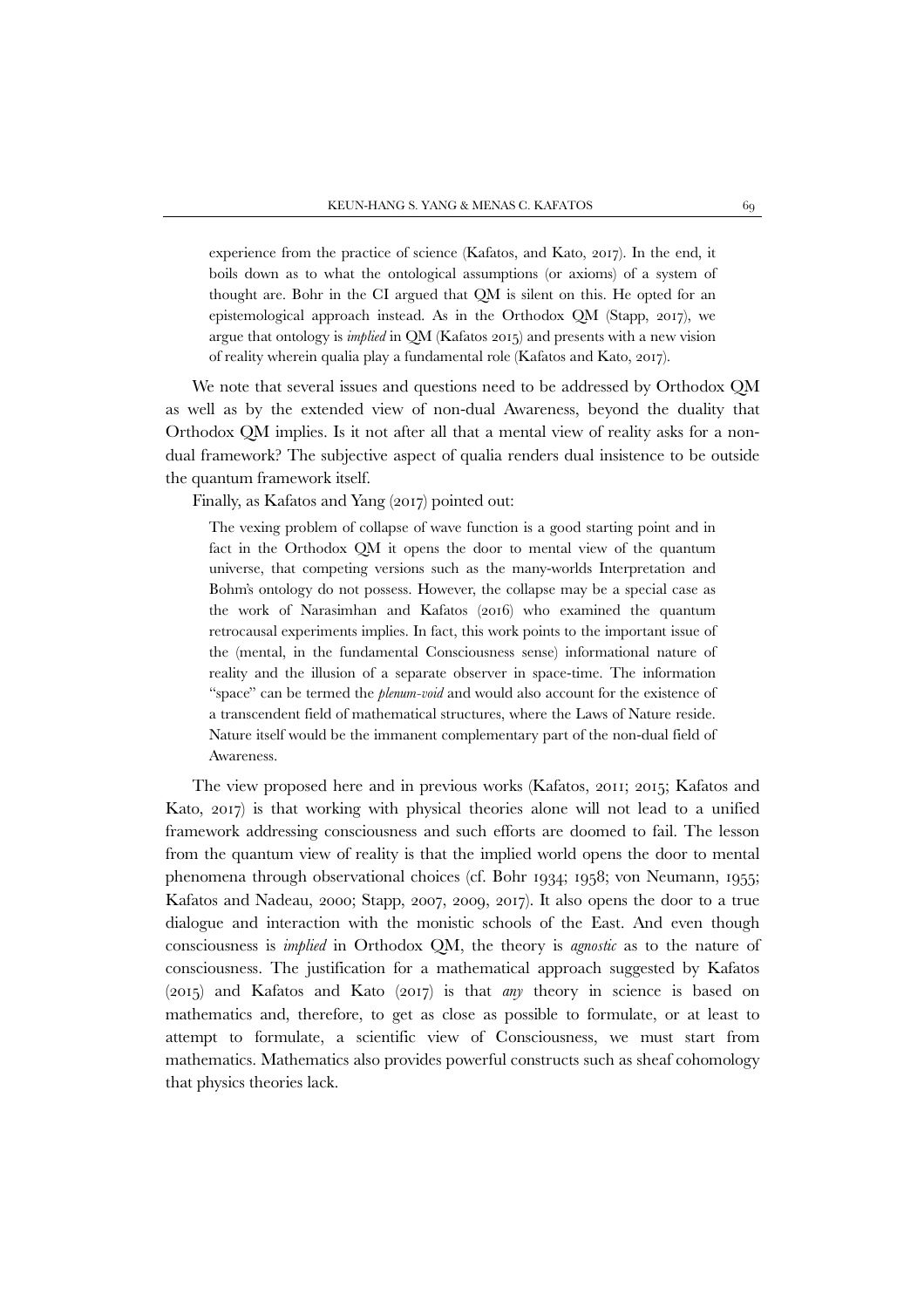Moreover (Kafatos and Yang 2017):

In the new quantum paradigm, the mind, human beings, all life, matter. We are faced with a lot of consequences from the new paradigm, consequences which will likely open new opportunities for humanity to advance beyond the current era of strife and division. We cannot deny the power of our minds but at the same time we should be careful to not over-depend on belief systems, which are products of the mind, that are outdated, inconsistent and in fact dangerous for the very existence of humanity. The quantum paradigm, taken to its logical conclusion, gives meaning of life as it makes us all participants and actors in the drama of existence. The inclusion of the quantum element of random chance rather than being a hindrance to the understanding of the cosmos, actually gives meaning to life as it empowers us to use our free will. Extending the quantum paradigm will involve interdisciplinary and transdisciplinary approaches, enabling dialogue between quantum physics and neuroscience, between physics and biology, between science and philosophy, between science and perennial philosophies of the East and the West, between sciences and social sciences.

In conclusion, as Roy and Kafatos (2003) point out, quantum uncertainties entail that a host of different possibilities will emerge, welcome in the quantum universe but a hindrance in the classical universe:

The meaning of geometroneurodynamics can be summarized in that the mechanical phase of the processing already involves some selectivity, because the various input clues contribute either more or less to the emergent brain process according to the degree to which these inputs activate, via associations, the patterns that survive and turn into the plan of action. This could provide hints on the issue of free will. In approaches examined, a Hilbert structure has been assumed in order to produce an evolution equation like Schrödinger equations. We like to emphasize that our approach gives rise to a new possibility to construct the Hilbert space structure over the cortical surface of brain from an anatomical perspective. However, the issues, like concept of measurement, the role of observer and information measures should be thoroughly analyzed in the context of brain before applying any kind of quantum mechanical formalism.

Keun-Hang S. Yang<sup>1</sup> and Menas C. Kafatos<sup>2,3,4,5</sup> 'Biology Program, Chapman University, Orange, CA Biology Program, Chapman University, Orange, CA 2 Fletcher Jones Endowed Professor of Computational Physics, Chapman University, Orange, CA 3 Outstanding Visiting Professor, Korea University, Seoul, Korea 4 Foreign Member, The Korean Academy of Science and Technology (KAST) 5 Affiliated Researcher, National Observatory of Athens, Greece

Corresponding author: kafatos@chapman.edu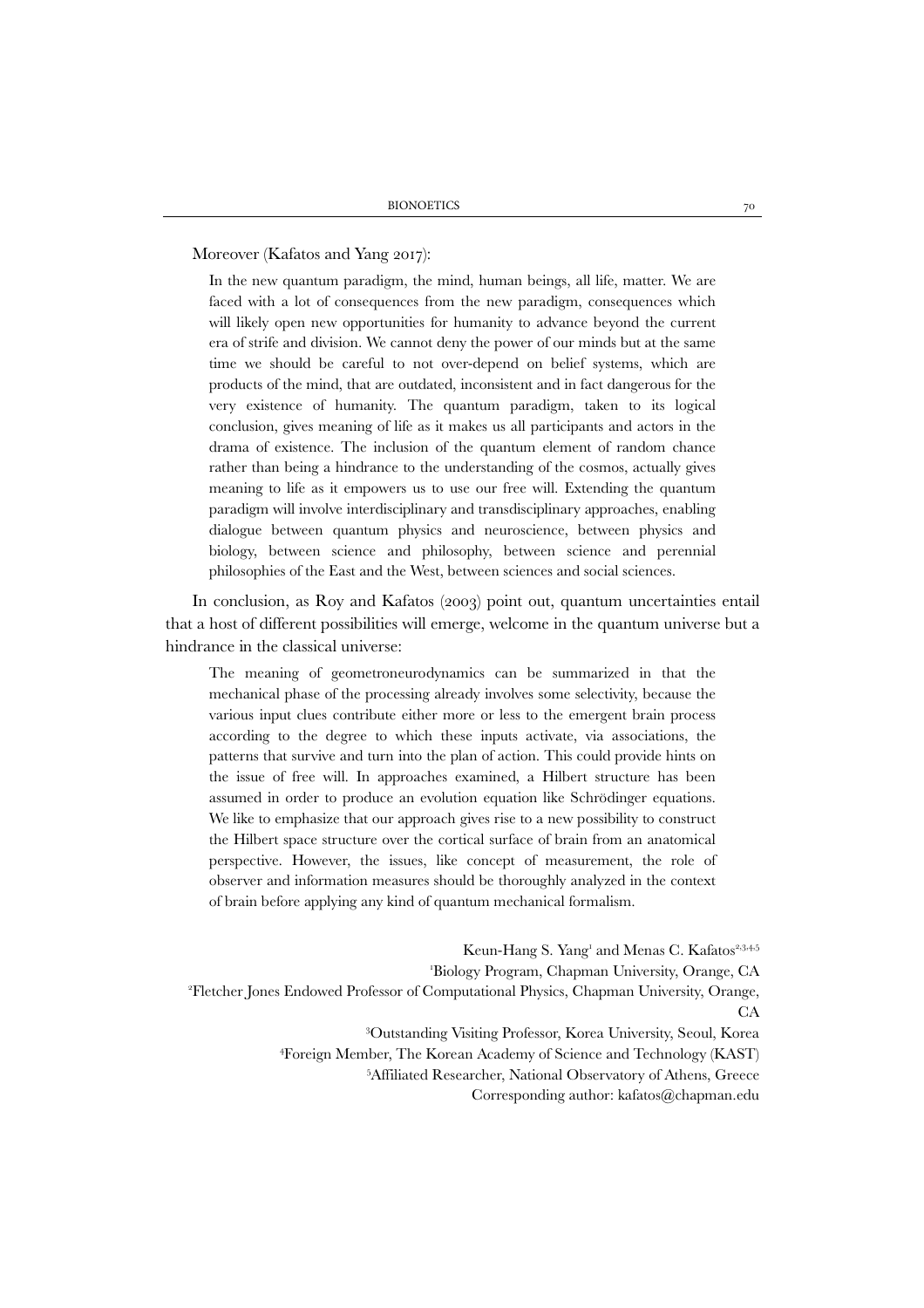### REFERENCES

- Amari S. (2001), IEEE Transaction on Information Theory, 47, 1701-1711.
- Bohr, N. *Atomic Theory and the Description of Nature*. Cambridge: Cambridge University Press, 1934.
- Bohr, N. *Atomic Physics and Human Knowledge*. New York: Wiley, 1958.
- Chalmers, D.J. (1995), "Facing Up to the Problem of Consciousness", *Journal of Consciousness Studies* 2 (3): 200–219.
- Dewsbury D.A. (2002) Constructing representations of Karl Spencer Lashley: *J Hist Behav Sci.* 38(3): 225
- Freeman W J. (1991), "The Physiology of Perception", Scientific American 264: 78-85.
- Hagan, S., Hameroff, S., and Tuszynski, J.A. (2002), Phys. Rev. E, 65,061901.
- Hubel, H. D. *Eye, Brain, and Vision* N.Y: Scientific American Library, 1995.
- Kafatos, M.C. (2015), "Fundamental Mathematics of Consciousness" *Cosmos and History: The Journal of Natural and Social Philosophy*, vol. 11, no. 2: 175-188.
- Kafatos, M.C., Kato, G.C. (2017) "Sheaf theoretic formulation for consciousness and qualia and relationship to the idealism of non-dual philosophies" in Simeonov, P.L., Gare, A., Matsuno, K., Igamberdiev, A., Hankey, A. (Eds.), *The Necessary Conjunction of The Western and Eastern Thought Traditions for Exploring the Nature of Mind and Life*. Special Theme Issue Integral Biomathics. *Prog. Biophy. Mol. Biol.* 131: 242-250 Elsevier, ISSN: 00796107
- Kafatos, M., Nadeau, R. *The Conscious Universe,* New York: Springer Verlag, 1990/2000.
- Kafatos, M.C., Yang, K-H S (2017), The Participating Mind in the Quantum Universe, *Cosmos and History: The Journal of Natural and Social Philosophy*, 14(1):40-55 <http://cosmosandhistory.org/index.php/journal/article/viewFile/682/1166>
- Kant, Immanuel; Kitcher, Patricia (intro.); Pluhar, W. (trans.). *Critique of Pure Reason,* xxviii. Indianapolis: Hackett, 1996.
- MacLean P.D. (1985a), *Evolutionary psychiatry & the triune brain***:** *Psychol Med.15(2):219-21.*
- MacLean P.D. (1985b), *Brain evolution relating to family, play, and the separation call: Arch Gen Psychiatry*. 42(4): 405-17.
- Memory [https://courses.lumenlearning.com/wsu-sandbox/chapter/parts-of-the](https://courses.lumenlearning.com/wsu-sandbox/chapter/parts-of-the-brain-involved-with-memory/)[brain-involved-with-memory/](https://courses.lumenlearning.com/wsu-sandbox/chapter/parts-of-the-brain-involved-with-memory/)
- Narasimhan, A., Kafatos, M.C. (2016), "Wave Particle Duality, the Observer and Retrocausality", *Quantum Retrocausation III,* Daniel P. Sheehan (edit) AIP Conference Proceedings, 1841: 040004-1, 9 pages.
- Neuropsychotherapist (NPT): [https://www.neuropsychotherapist.com/the-triune-](https://www.neuropsychotherapist.com/the-triune-brain/)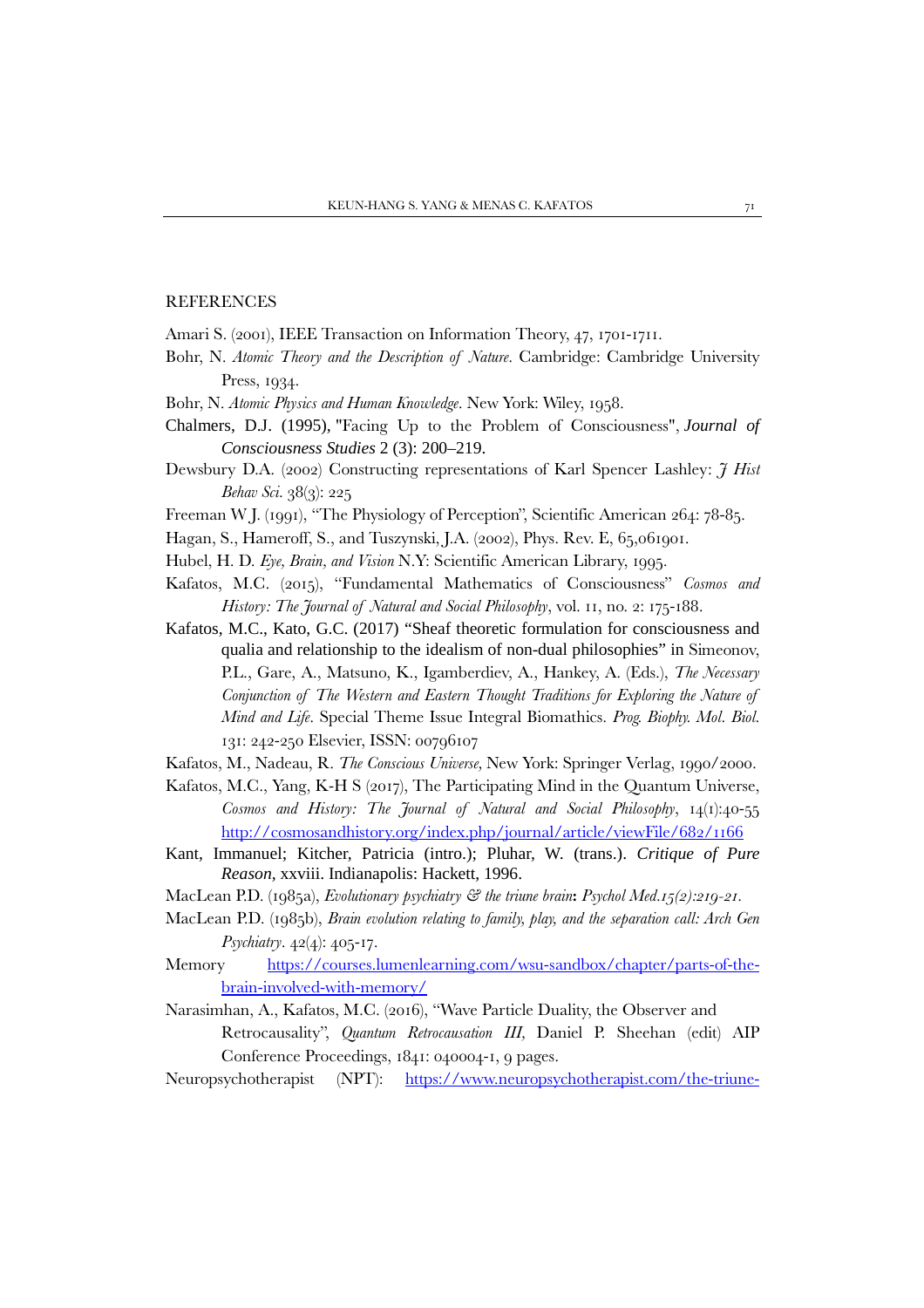[brain/](https://www.neuropsychotherapist.com/the-triune-brain/)

- Pribram K., Lassonde M., Ptito M. (1981),"Classification of Receptive Field Properties in Cat Visual Cortex, Exp. Brain Res. 43:119-130.
- Pribram K. *Brain and Perception-Holonomy and Structure in Figural Processing*. NJ: Lawrence Erlbaum Associates Publishers 1991.
- Pribram K. *The History of Neuroscience in Autobiography*, 2,335.
- Redding, P. "Georg Wilhelm Friedrich Hegel," *The Stanford Encyclopedia of Philosophy*, Edward N. Zalta (ed.) <http://plato.stanford.edu/archives/spr2014/entries/hegel/>, Edition Spring 2014.
- Roy S., Kafatos, M. (1999), *"*Complementarity Principle and Cognition Process", *Physics Essays*, 12: 662-668.
- Roy, S., and Kafatos, M. (2003), "Geometroneurodynamics" Source: arXiv
- Roy, S., Kafatos, M. (2004), "Quantum processes and functional geometry: new perspectives in brain dynamics", *FORMA,* 19: 69.
- Schrödinger, E. *What is life?: The physical aspects of the living cell*. Cambridge: Cambridge Univ. Press. ISBN 0521427088, 2001.
- Schwinger, J. (1951), "Theory of quantized fields I", *Physical Review* 82: 914-27.
- [St Onge J.R.](https://www.ncbi.nlm.nih.gov/pubmed/?term=St%20Onge%20JR%5BAuthor%5D&cauthor=true&cauthor_uid=22357871), [Stopper](https://www.ncbi.nlm.nih.gov/pubmed/?term=Stopper%20CM%5BAuthor%5D&cauthor=true&cauthor_uid=22357871) C.M., [Zahm D.S.](https://www.ncbi.nlm.nih.gov/pubmed/?term=Zahm%20DS%5BAuthor%5D&cauthor=true&cauthor_uid=22357871), and Floresco S.B. (2012), "Separate prefrontal subcortical circuits mediate different components of risk-based decision making" *J Neurosci.* 32(8): 2886-99.
- Stapp, H.P. (2000a), "Decoherence, Quantum Zeno Effect and the Efficacy of Mental Effort, quant-ph/0003065
- Stapp, H.P. (2000 b), "From Quantum Nonlocality to Mind-Brain interaction", quantph/0009062)
- Stapp, H.P. *Mindful Universe: Quantum Mechanics and the Participating Observer.* Berlin, Heidelberg: Springer-Verlag, 2007.
- Stapp, H.P. *Mind, Matter and Quantum Mechanics*. Berlin, Heidelberg: Springer Verlag, 2009.
- Stapp, H.P. *Quantum Theory and Free Will: How Mental Intentions Translate into Bodily Actions.*  Berlin, Heidelberg: Springer Verlag, 2017.
- Theise, N.D., Kafatos, M.C. (2016), "Fundamental Awareness: A Framework for Integrating Science, Philosophy and Metaphysics" *Communicative & Integrative Biology* 9(3): e1155010, DOI: 10.1080/19420889.2016.1155010.
- Tomonaga, S. (1946), "On a relativistically invariant formulation of the quantum theory of wave fields", *Progress of Theoretical Physics* 1: 27-42.
- von Neumann, J. *Mathematical Foundations of Quantum Mechanics*, translated by Robert T. Beyer, Princeton, NJ: Princeton University Press, 1955.